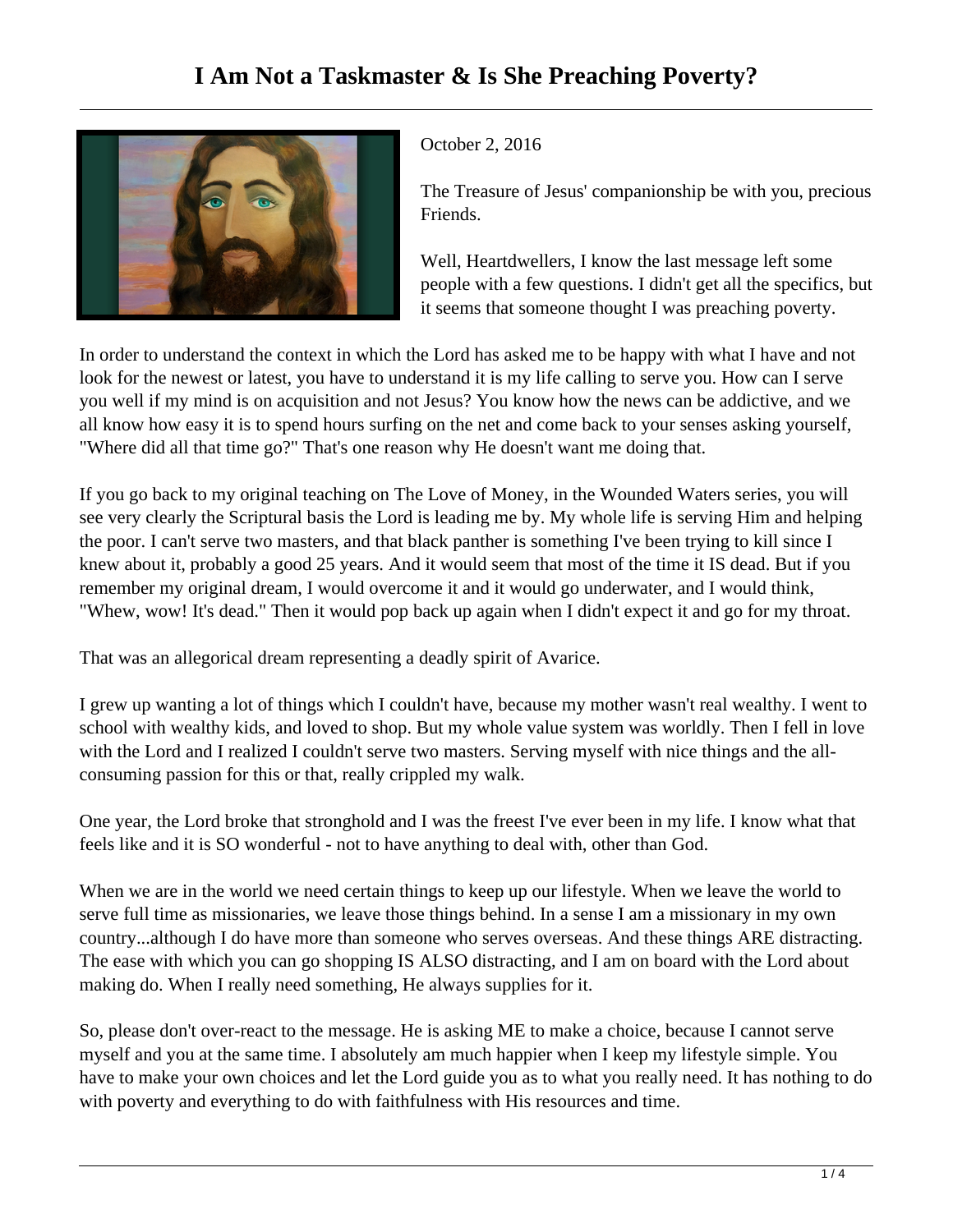So, I hope this clears the air a bit. I was NOT preaching poverty!

Well, talk about neat confirmations. I had to go on the Internet to look something up real quick, and I got a rhema that says:

"Let us keep going towards the same goal, but by our own path, united in our obedience to God, who manifests His will so differently to each of us."

Wow, what a confirmation, huh?

So, each of us has their own obedience to God and their own path. And I'm not suggesting that you should follow mine, I'm only sharing with you how He's been leading me. And that's basically, as a missionary.

And I had one other announcement that I wanted to make. There was a young lady that wanted to build a room onto her house for her and her daughter, and we have tried and tried and tried to find her. If you happen to be that young lady, would you please leave a comment for Carol? Thank you.

Moving on, yesterday I was the one over-reacting. After a correction like I had, I was over-correcting, even though Saturday is the day when we straighten the house and put groceries away. I was trying to do that and pray as I normally do for several hours. You know all the distractions and interruptions that happen. We had someone helping us, as well. So, my attention was constantly divided...be faithful with a communion service, make sure everything gets done. Did that get put away in the right place? Did the floors get clean? And I was a casualty! I couldn't do either thing well.

I think the Lord watched this and couldn't wait to get my attention because He said,

*"Clare! I need to talk to you."* 

So, I dropped everything and went to a back room with my computer where I could hear Him more clearly.

He began, *"There is no need for you to be harried. There is a time for everything. You need to clean the house; that is legitimate. I am not standing over you like a taskmaster cracking a whip, STAND! KNEEL! GO BACK TO COMMUNION! WITHDRAW FROM THE ACTIVITY!* 

*"My Bride, there is a time for everything and today is the day you do housework. Stop being scrupulous! It's embarrassing to Me, as though I was cruel and demanding. I am not. I understand this is the house's turn. I've made adjustments for that.*

*"I just want you to be coming to Me first thing every morning, because you have been pulled away numerous times and kept Me waiting. For what? A floor? Dirty dishes? Nothing a Sovereign should have to wait for to see His Bride first thing in the morning and receive her love and affection.*

*"Not under threat of punishment, but because she loves Me. What I have said to you about putting all the work last was also to spare you the push, the rush, the disorder of going to the world rather than Me, first thing. You have done valiantly to pull away.*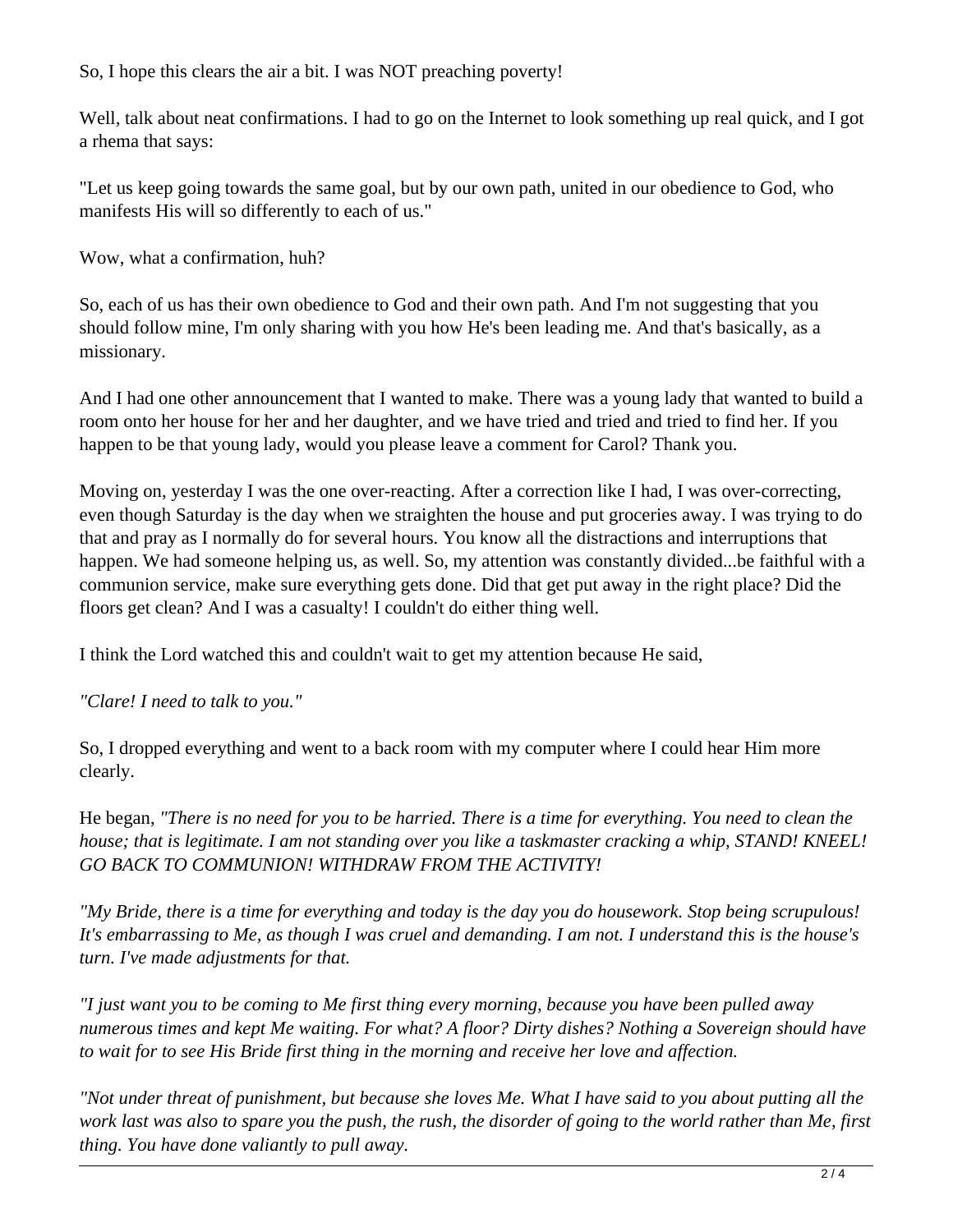*"But now I want to moderate things. I know you were saving Me for last so you wouldn't be pressured by any that needed to be done. Although the concept seems right, it isn't practical. Have you noticed the things to do, the list, gets longer and longer. Guess who's behind that one?*

*"That is why, I want you coming to Me first, My Love. What if I want to spend the whole day with you? Are you available? You see, I can make that choice first thing in the morning when you are fresh and not harried with to-do lists and worldly agendas.* 

*"I want our time to be intimate and sweet, not under threat of punishment. Satan is trying to exaggerate and spill over into unreasonable demands, to sour our relationship. All of you, My Brides, are very sensitive to pleasing Me. So, you are also prone to scrupulous spirits, demons who constantly make you question every single thing you do. That is no way to have a relationship with Me.* 

*"My Yoke is easy, My burden light. Don't let the enemy convince you otherwise. They will take anything I say and blow it up way out of context to cause you false guilt. What I am looking for is VERY simple. Come to Me, spend time with Me, pray to Me and listen for My words of life and love. And do it FIRST thing in your day.*

*"I know you need healing. It was a hard shot. But as you have been mulling it over you realized that this was not just for one item, but a habit, springing from self-will and not submitting to Me. THIS is what We are looking for. And you know that most of the time the answer will be 'no' because We don't want you living as the world lives with an eye to what's new. Besides, it's important for you to help the poor around you.*

*"What's old and usable is always best. That way, you are not entangled in endless revisions, keeping up and being owned by what should be useful to you. Rather, it begins to own you. I know you understand this. I don't want to frustrate you, so just assume that if you get an idea, it may very well be from a demon of Avarice. And if you can find a way around it, you don't even have to ask Me. This is the best way. Have My mind and My heart.* 

*"So, when it is the proper time for cleaning once a week, do it without scruples or condemnation. Do it joyfully as unto the Lord.* 

*"Come here, My Love." He pulled me to His heart. And He said, "I know you need healing." A tear ran down His cheek from His left eye. "I know well what you are suffering inside. I know all about your fears for the future as well. I have made provision for you.*

*"I'm really on this and with you, that this will never happen again. I am WITH you, Beloved, truly with you, Clare. Not with a whip but with tender kisses on your forehead, loving arms to comfort you and ears to listen to every movement of your heart, which I adore.*

*"We are going to do this together. I know you don't trust yourself, and that is the best possible posture. This way you will stay on guard and cleave to Me. Understand, it was not just one thing that caused the correction. It was a habit of self-will, and in essence rebellion - not to seek Me first before you did anything.* 

*"I truly have every faith in you that with the generous help I am giving you, Clare, you will not take off on*